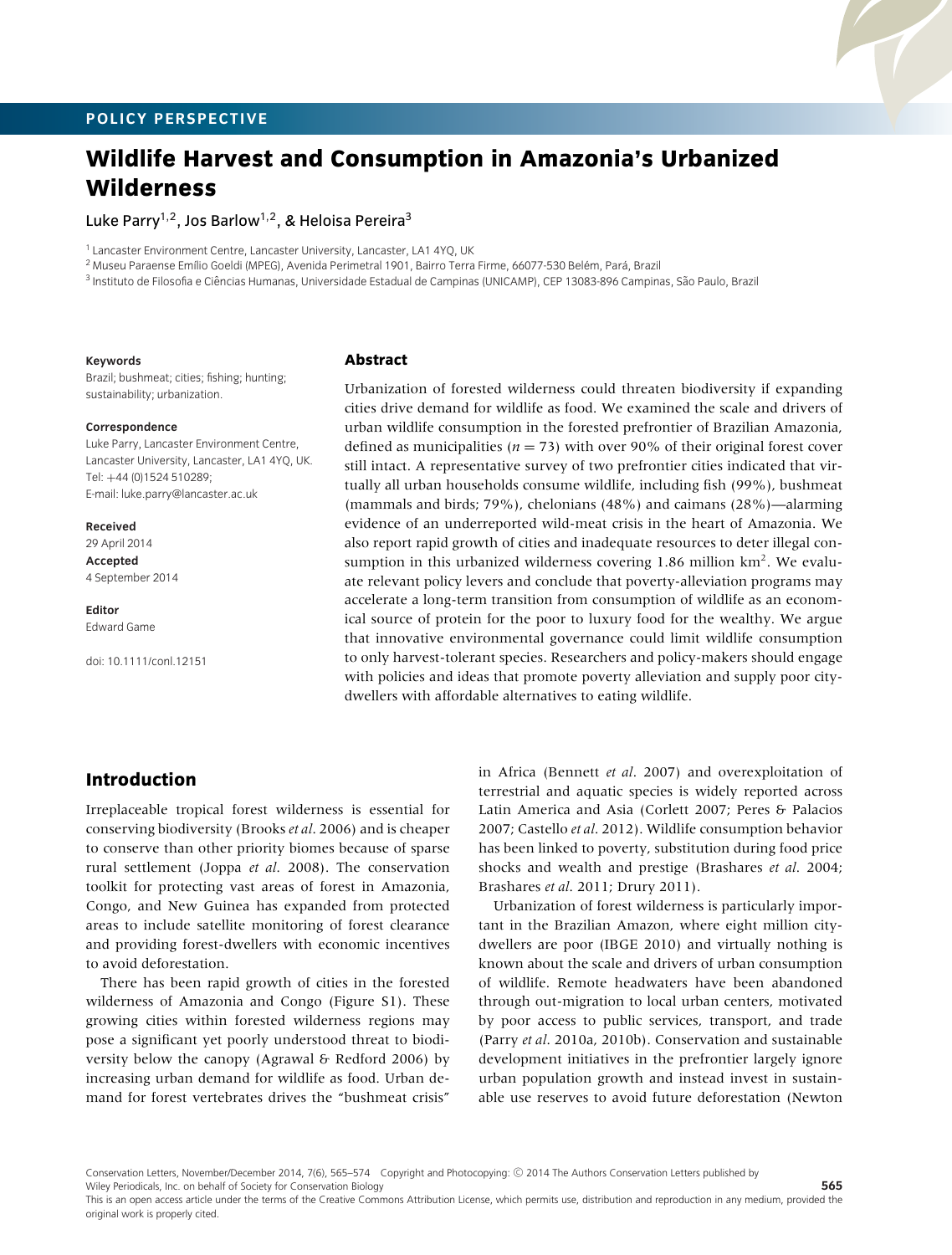*et al*. 2012). However, many Amazonian species risk extinction from overharvesting (Peres 2000; Castello *et al*. 2012), and assumptions that urban demand for forest wildlife in Amazonia is negligible (Nasi *et al*. 2011) may be incorrect. Commercial harvesting of forest and aquatic plants and animals is widespread, even in depopulated headwaters (Parry *et al*. 2010b), and sparsely scattered environmental institutions have long struggled to protect nature (Peres & Terborgh 1995).

We examine the potential biodiversity impacts of urban growth in the forested wilderness by assessing urban wildlife consumption in Amazonia's forested prefrontier, which we define as the 73 municipalities with over 90% of their original forest cover still intact (Figure 1), holding 1.86 million square  $km<sup>2</sup>$  of forest. Using household data from a representative sample of two prefrontier cities, Borba and Novo Aripuanã, we assess the prevalence and drivers of wildlife harvesting and consumption. These cities are both small (population 14,434 and 14,074 inhabitants, respectively), and poor (72% and 74% of households living in absolute poverty, respectively (see Supporting Information [SI]). We then analyze census, law-enforcement and economic data from 429 municipalities to examine the potential for an Amazonian bushmeat crisis. Finally, we evaluate the policy dimensions of wildlife harvest and consumption, including environmental governance, poverty alleviation, and the wider Amazonian food system.

### **Methods**

#### **Household surveys (see SI)**

Questionnaire surveys were administered in 153 households in Borba (BO) and Novo Aripuanã (NA), Amazonas State, Brazil (Figure 1). We undertook a rigorous randomized sample of households from BO  $(n = 61)$  and NA ( $n = 60$ ) across all neighborhoods, combined with a selective sample of 16 recent rural–urban migrant households (herein "migrants") from each  $(\leq 5$  years since arrival). Our questionnaire captured socioeconomic variables, including: household origin, demography and income (formal and informal). We did not consider nonmonetary income or other dimensions of poverty. We also determined whether households engaged in any aquatic or forest harvesting (including commercial and subsistence) and asked about the consumption of bushmeat, freshwater fishes, chelonians, and caiman species within the previous 12 months. Participatory games were used to rank food preferences and for defining the consumption frequency of different forms of animal protein. We used generalized linear models with binomial error distributions to link socioeconomic variables with wildlife harvesting and species consumption.

#### **Large-scale trends**

We classified all municipalities in Brazil's Legal Amazon (covering 5.03 million  $km^2$ ) along a deforestation gradient based on the percentage of original forest cover still intact in 2011 (Figure 1). In 2010, the Legal Amazon had 782 municipalities and a population of 24.74 million people (urban: 17.83 million; rural: 6.91 million; IBGE 2010). We excluded from our analyses 353 municipalities whose original forest cover was less than 70% (i.e., partly outside the Amazon biome). The 429 municipalities included in our study cover  $3.50$  million km<sup>2</sup>, of which 2.56 million were forested in 2011. This study area had 15.55 million human inhabitants in 2010 (urban: 11.28 million; rural: 4.27 million). We extracted federal data for 2011 for (1) closed season payments to fishermen, (2) payments through the conditional cash transfer program, *Bolsa Família*, and (3) the presence of federal environmental enforcement offices (IBAMA). See SI.

#### **Results**

#### **Wildlife consumption**

Bushmeat was eaten at least once a month by nearly half (44%) of urban households. The vast majority (79%) had consumed bushmeat during the previous 12 months (Figure S2). Almost all (99%) households had consumed fish, plus chelonians (48%) and caiman (28%) during this period. Urban households reported consuming a wide range of mammals  $(\leq 15$  species identified in total), birds ( $\leq$ 12), fishes ( $\leq$ 62), and reptiles ( $\leq$ 7; Figure 2). Many of these species are vulnerable to overharvesting, reflected by IUCN threat statuses (for mammals, birds, and reptiles) including endangered ( $n = 3$  species), vulnerable ( $n = 8$ ) and near threatened ( $n = 5$ ) species. In addition, there was widespread consumption of 12 fishes that are highly vulnerable to overharvesting (intrinsic vulnerability (IV)  $\geq$  57 on 0–100 scale, SI). Prevalent consumption (by  $\geq$ <sup>1</sup>/<sub>5</sub> of households) of threatened species spanned mammals (e.g., *Tayassu pecari*); reptiles (e.g., *Podocnemis unifilis*); and fishes (e.g., *Arapaima gigas*). Respondents liked eating wildlife—all households had at least one member who liked the taste of fish, followed by bushmeat (92%), chelonians (78%), and caiman (46%).

Species face divergent threats of over-exploitation because socio-economic characteristics determine access to different species, linked to income and rural livelihoods. Consumption of 5 out of 26 harvested species with robust models was strongly associated with income poverty (all associations were positive; relative importance from model averaging  $\geq$  0.5). Nevertheless, wealth also drives consumption as three species, including two mammals and a large "prestige" fish (*Colossoma macropomum)* were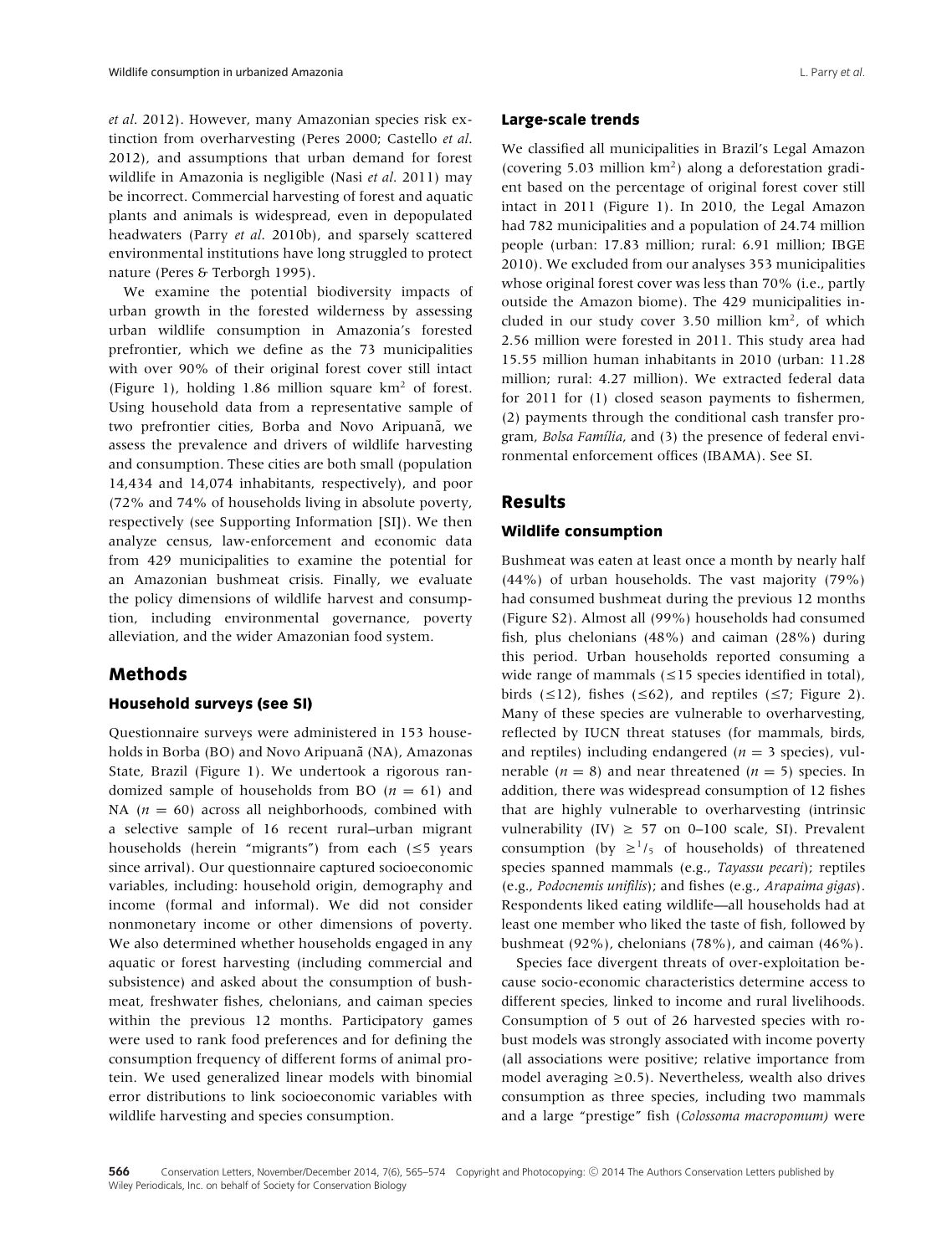



**Figure 1 Municipalities in the Brazilian Amazon classified by original forest remaining and urban poverty.** A) Deforestation extent (2011) in the Brazilian Amazon with municipalities ( $n = 429$ ) classified by extent of original forest lost according to PRODES images. The prefrontier is defined as intact municipalities with less than 10% forest loss. Municipalities were not analyzed ( $n = 353$ ) if they originally had less than 70% forest cover or were less than 70% covered by the 2011 PRODES image. Household surveys were conducted in two focal towns: (1) Borba and (2) Novo Aripuanã, both in Amazonas State. (B) Total forest cover (colored bars) and urban poverty rates (mean  $\pm$  SE): absolute poverty (black circles; up to half a Brazilian minimum salary per capita, equal to R\$8.50 [US\$3.65]/day/capita); extreme poverty (white circles; up to ¼ minimum salary per capita, equal to R\$4.25 [US\$1.82]/day/capita) and United Nations' extreme poverty (inverted black triangles; US\$1.25/day/capita).

strongly associated with wealthier households (Figure 4). Consumption of three fish species was strongly associated with recent rural migrants  $(\leq 5$  years since arrival; Figure S4). These species have low economic values, including a taboo catfish highly vulnerable to overexploitation (*Brachyplatystoma filamentosum*; IV = 66/100; Figure 2; Table S5).

#### **Wildlife harvest**

Income poverty was a strong predictor of fishing (28% of households, overall), hunting (12%) and the consumption of many (but not all) modelled species. Among the poorest households, 45% fished and 23% hunted, compared to only 7% and 3% of the wealthiest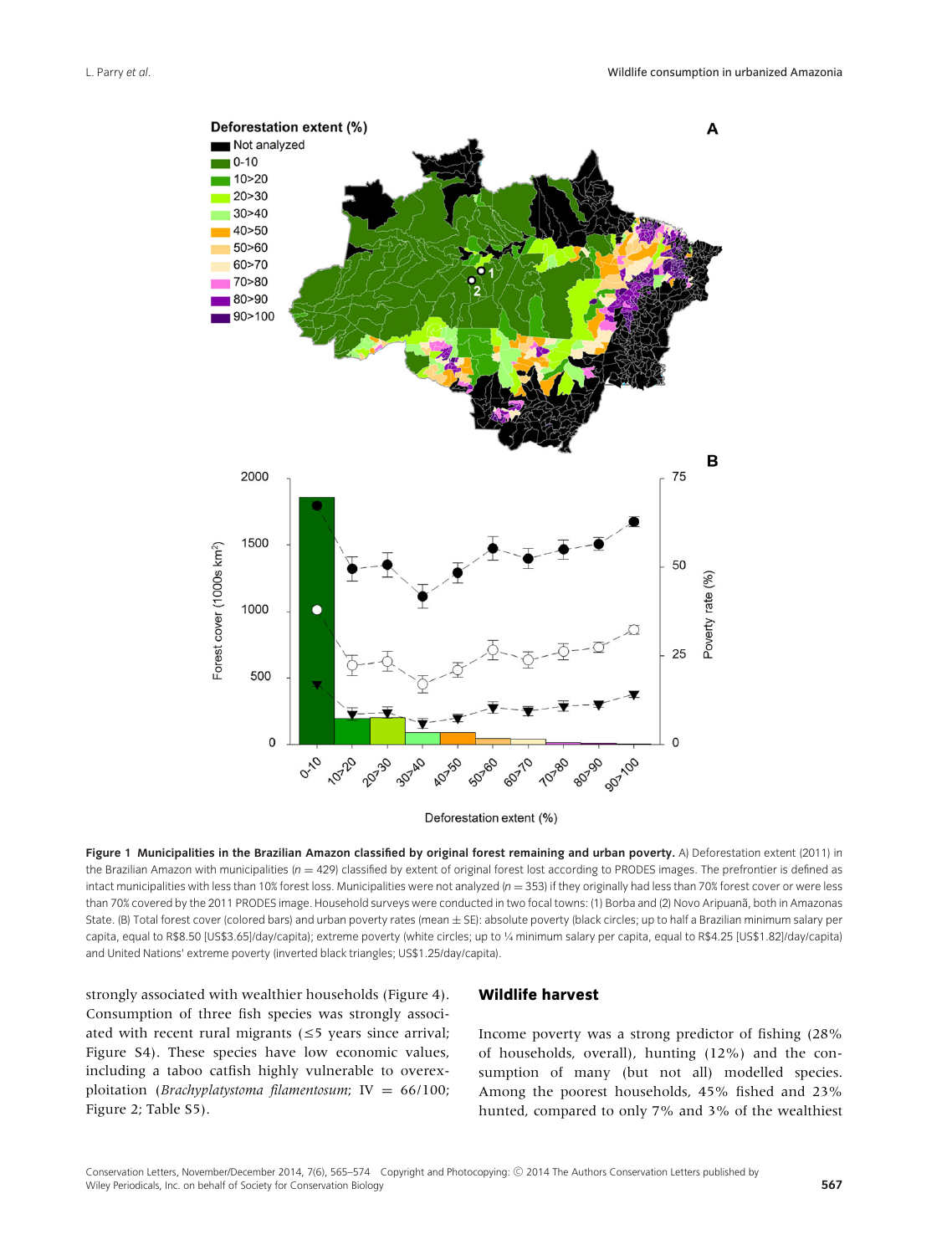

**species/groups**. Horizontal bars show the percentage of households that had consumed each species during the previous 12 months and bars are colored according to broad taxonomic groups. Black dots indicate IUCN threat status for mammals, birds and reptiles (least concern (LC); data deficient (DD); near threatened (NT); vulnerable (VU); endangered (EN); iucnredlist.org). When local names of nonfishes could not be resolved to a single species, the IUCN red list was used to identify plausible species found within the study area, for which threat status of all is shown. Threat status of fishes (white dots) is limited to an intrinsic vulnerability (IV) score taken from fishbase.org, which is based upon life history characteristics that reflect the capacity of a species or population to tolerate impacts such as harvesting. Larger values of IV indicate higher vulnerability to overfishing, and values  $\geq$  57 indicate species are highly vulnerable. When local names of consumed fishes could not be resolved to a single species, we identified plausible species found within the study area (see SI and fishbase.org) and here show the mean vulnerability score for each species group (see Table S5). An additional 13 species consumed by *<*1% of households are not shown here, and include fishes (*Brachyplatystoma vaillantii* [IV = 72]; *Cynodon gibbus* [IV = 24]; *Leiarius marmoratus* [IV = 54]; *Pareiorhaphis duseni* [IV = 10]; *Satanoperca lilith* [IV = 33]; *Serrasalmus rhombeus* [IV = 35]; *Uaru amphiacanthoides* [IV = 33]) and birds (*Crax globulosa* [EN]; *Dendrocygna autumnalis* [LC]; *Leptotila* sp. [LC]; *Pipile cujubi* [LC]; *Tinamus major* [NT]).



households (Figure 3). Low levels of education were strongly associated with fishing but not hunting. Multimodel inference shows that rural–urban migrants were not inherently more likely to harvest wildlife than non-migrants (Table S3). However, rural linkages (visits and harvesting) were important predictors of wildlife consumption for eight species (e.g., *Caiman crocodilus* [Figure 4; Figure S4]).

#### **Urbanization, poverty and governance**

If the high levels of wildlife consumption encountered in our study cities are typical of prefrontier urban centers, how widespread could this problem be? Amazonia's forested wilderness is now surprisingly urbanized, with 60% (1.14 million) of the prefrontier's inhabitants living in cities. Prefrontier cities are relatively small (median

**568** Conservation Letters, November/December 2014, 7(6), 565–574 Copyright and Photocopying: © 2014 The Authors Conservation Letters published by Wiley Periodicals, Inc. on behalf of Society for Conservation Biology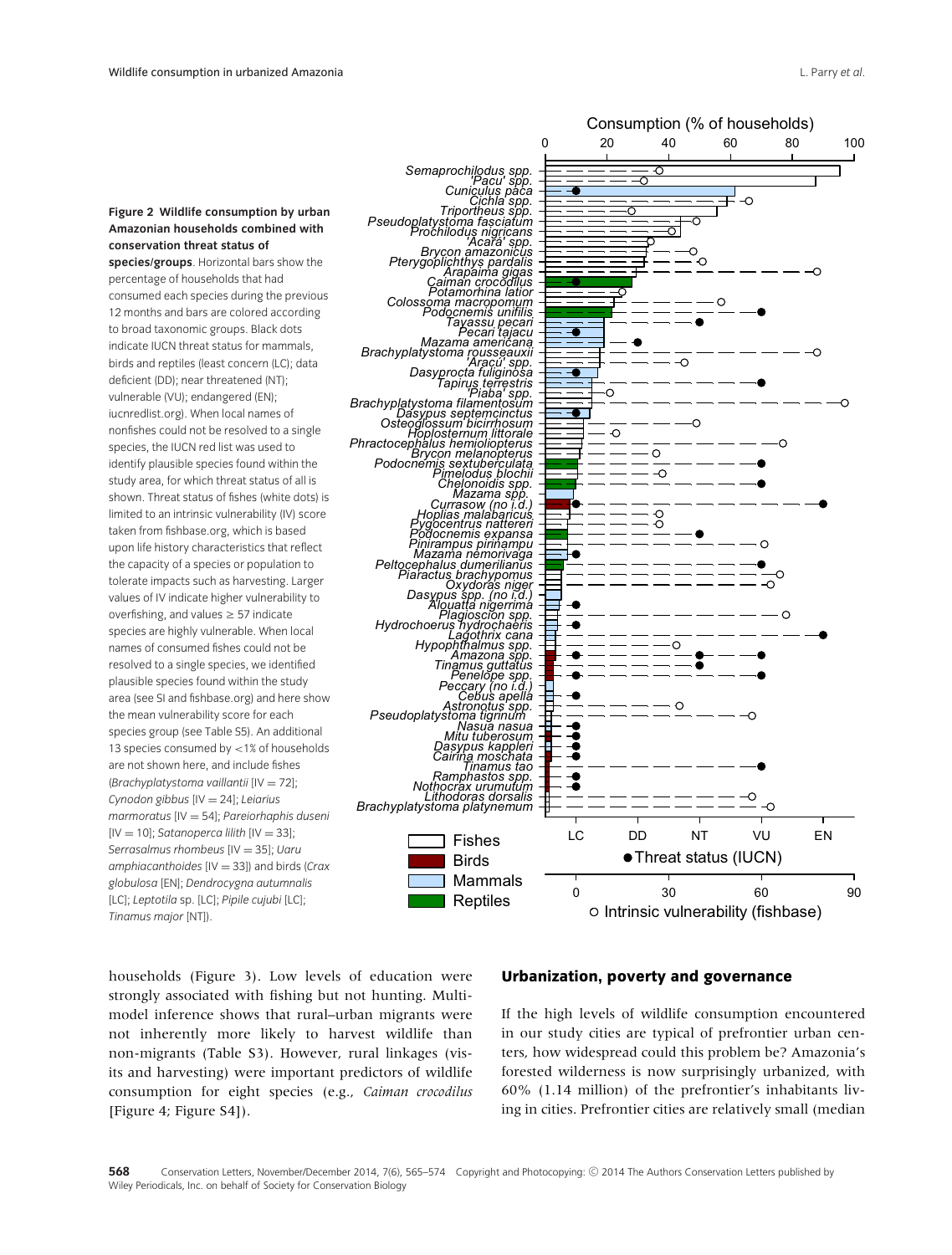

Figure 3 Predictors of fishing (blue circles) and hunting activity (green circles) by urban households. These are examples of predictors used in multimodel inference of these activities by urban households ( $n = 153$ ) in the Amazonian prefrontier: (A) income (quintiles of per capita monthly income) and (B) education (quintiles of years of education of the household head). The relative importance of each predictor is indicated by solid lines (high relative importance [ $\geq$ 0.5]) and dashed lines (lower relative importance [<0.5]). Full model summaries are provided in Table S3.

 $= 10,000$  inhabitants; Figure S6) but rapidly expanding due to rural–urban migration and internal growth, growing by  $54 \pm 6$  SE percent in the decade to 2010 and nearly 10-fold since 1970. Urban income poverty, indicative of rural livelihoods and wildlife harvest, is higher in the prefrontier than any other forest-cover class, whether measured by the number or proportion of people that are poor (Figure 1 and S7).

A city-driven wild-meat crisis in the Amazonian prefrontier could not currently be prevented by command and control measures to reduce supply because federal resources to combat wildlife crime are extremely limited. The Brazilian Institute of Environment and Renewable Natural Resources (IBAMA) is responsible for enforcing environmental legislation outside of protected areas and its presence in the prefrontier is restricted to 13 larger cities. In fact, only one of the 55 prefrontier cities with fewer than 19,500 inhabitants had an IBAMA office in 2011, despite the 1.16 million  $km^2$  of forest under the stewardship of these urban centers (62% of all forest cover in the prefrontier; 45% of forest cover of 429 Amazonian municipalities in this study). However, investment in fisheries management in the prefrontier was higher (both total and per inhabitant) than in any other deforestation class and was distributed amongst all but one of the municipalities. During the 4 month closed season in 2011, 43,727 artisanal fishers were paid a total of US\$48.4 million by the federal government (Figure 5). The prefrontier also received the secondhighest investment in federal conditional cash transfers to poor families, totaling US\$165 million in 2011 (Figure 5).

## **Discussion**

Urbanization is supposed to save threatened tropical biodiversity (Aide & Grau 2004; Wright & Muller-Landau 2006), and an Amazonian bushmeat crisis has apparently been avoided because urban Amazonians do not eat forest species (Nasi *et al*. 2011). Our results suggest the assumptions underlying these arguments need to be re-evaluated—we argue that urban expansion poses a significant and overlooked threat to biodiversity. We demonstrate that urban consumption of wildlife is widespread in Amazonia's forested prefrontier with poor urban households harvesting wildlife (van Vliet & Mbazza 2011) and wealthy urbanites driving an illegal trade in prestige threatened species (Drury 2011; Wilkie *et al*. 2011). Only 12% of households went hunting whereas 79% consumed bushmeat, indicating that city-dwellers who not harvest wildlife, instead, purchase it for consumption. Our results are likely to be indicative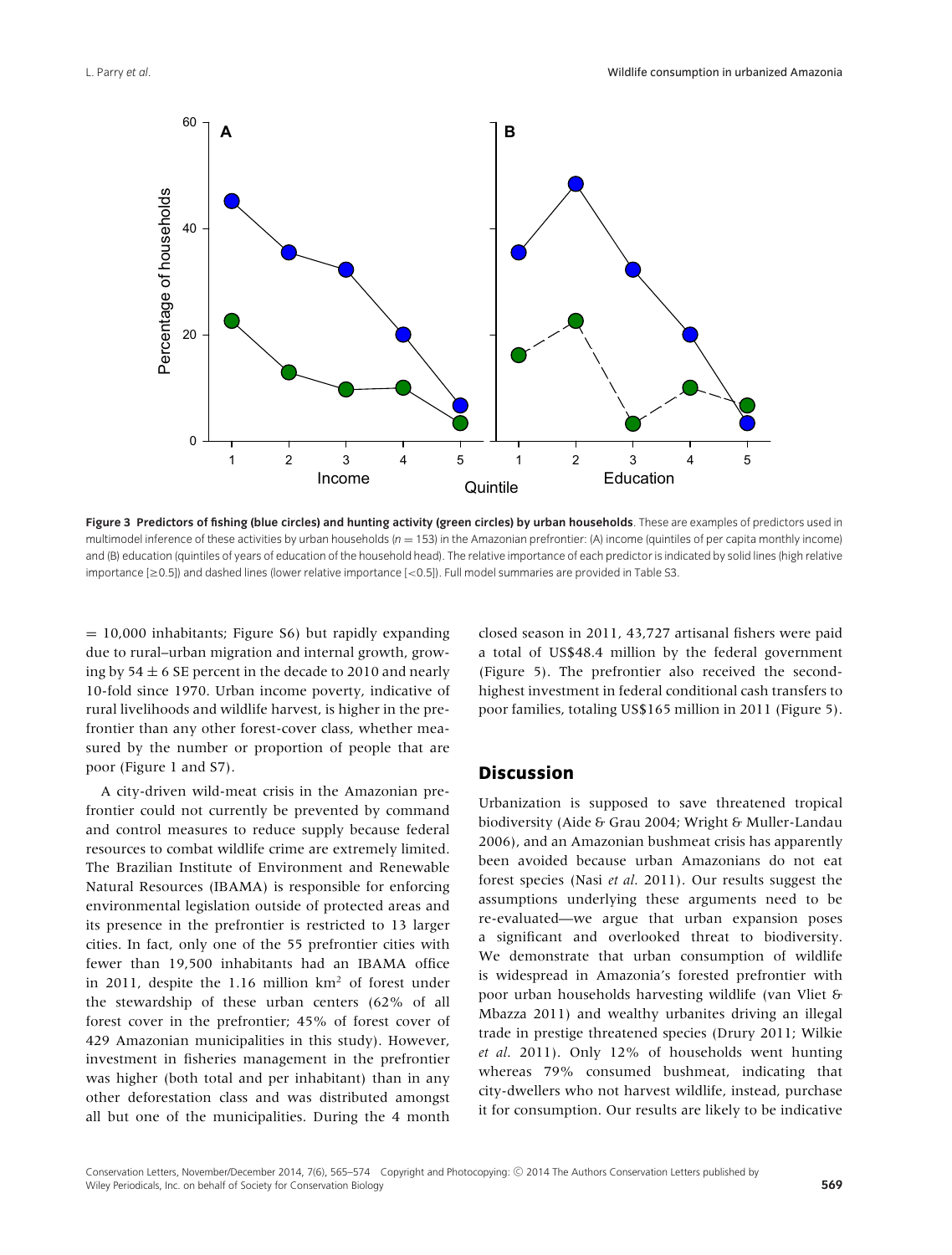

**Figure 4 Influence of income and harvesting behavior on wildlife consumption by urban Amazonians.** Specifically, the influence of (A) per capita income (from formal and informal employment plus government benefits) and (B) harvesting behavior (whether a household practiced hunting [mammals or birds] or fishing [fishes and reptiles] on wildlife consumption by urban Amazonian households, based on averaged coefficients [±SE]) taken from multimodel inference of questionnaire responses. Positive values indicate species that are more likely to be consumed by wealthier households or those that practice hunting or fishing. Negative values indicate the opposite. Bars with thick borders indicate a high relative importance value ( 0.5) for this variable.

**570** Conservation Letters, November/December 2014, 7(6), 565–574 Copyright and Photocopying: © 2014 The Authors Conservation Letters published by Wiley Periodicals, Inc. on behalf of Society for Conservation Biology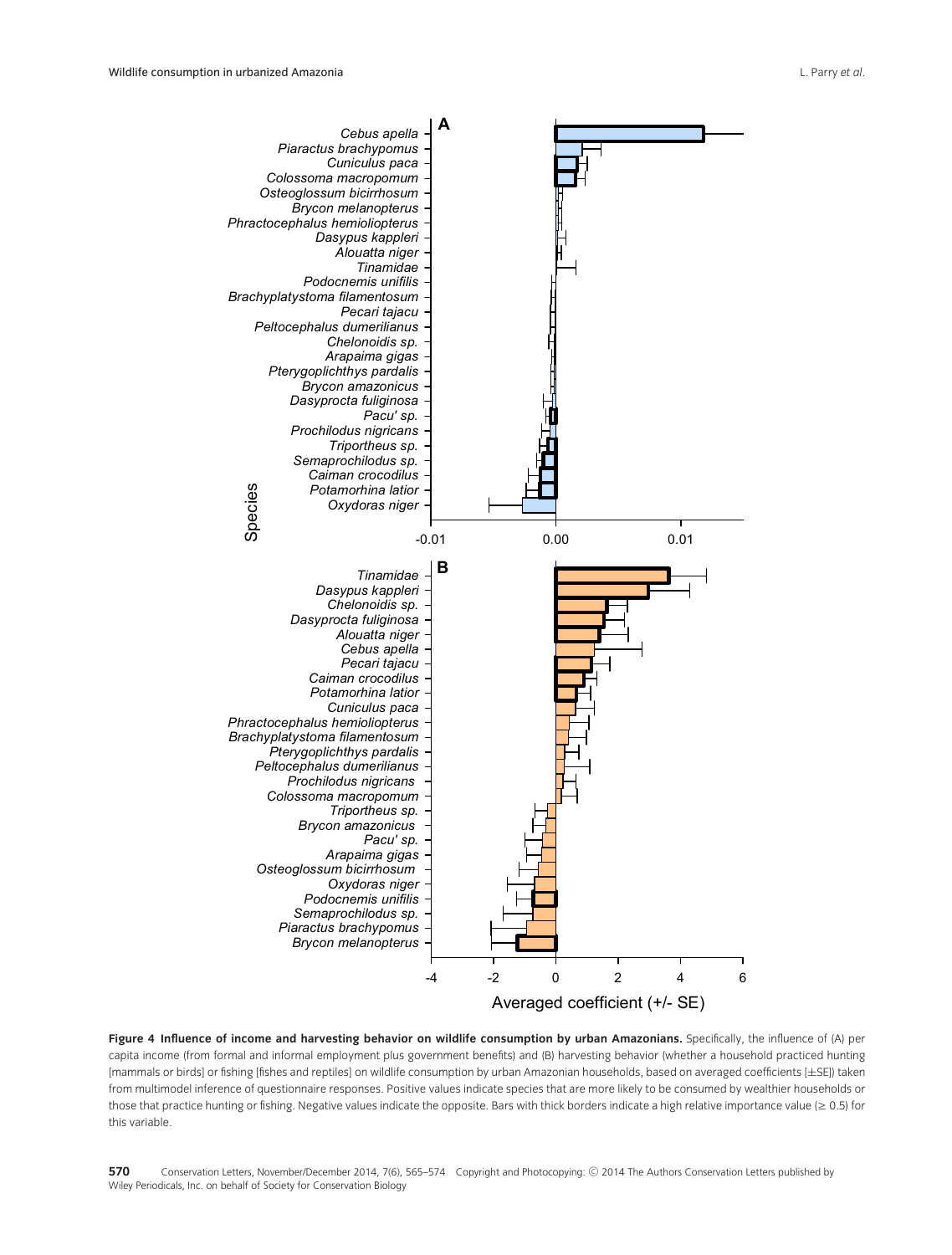

Figure 5 Government expenditure on (A) poverty alleviation and (B) closed season payments to Amazonian fishers in 2011. Total expenditure (vertical bars; left axis) and per capita expenditure (black dots; mean ± SE; right axis) of the Brazilian federal government on (A) conditional cash transfers for poverty alleviation (Family Grant or "Bolsa Família") and (B) payments of minimum salaries to fishers during closed seasons to Amazonian municipalities in 2011, along a deforestation gradient of 429 municipalities.

of a broader problem in the Amazonian prefrontier (Figure 1) as many urban Amazonians are food insecure (Yuyama *et al*. 2007) and have deficient access to Brazil's road-based food distribution network (Fenley *et al*. 2007) yet good access to forests and rivers. Urban consumption of wildlife may partly explain the declining abundance of many Amazonian vertebrates (Peres 2000; Castello *et al*. 2012), and could compromise ecosystem functioning (Harrison *et al*. 2013), even in areas with high forest cover remaining.

Addressing illegal or unsustainable wildlife consumption in growing urban centers requires policies that balance environmental governance (cost-efficient biodiversity conservation) with social welfare (ensuring fairness, food security, and livelihoods; Agrawal *et al*. 2008; Golden *et al*. 2011). We outline policy responses that could improve environmental governance (e.g., parks, fines, incentives) or promote poverty alleviation (e.g., empowering women, agricultural innovation) in the Amazonian prefrontier.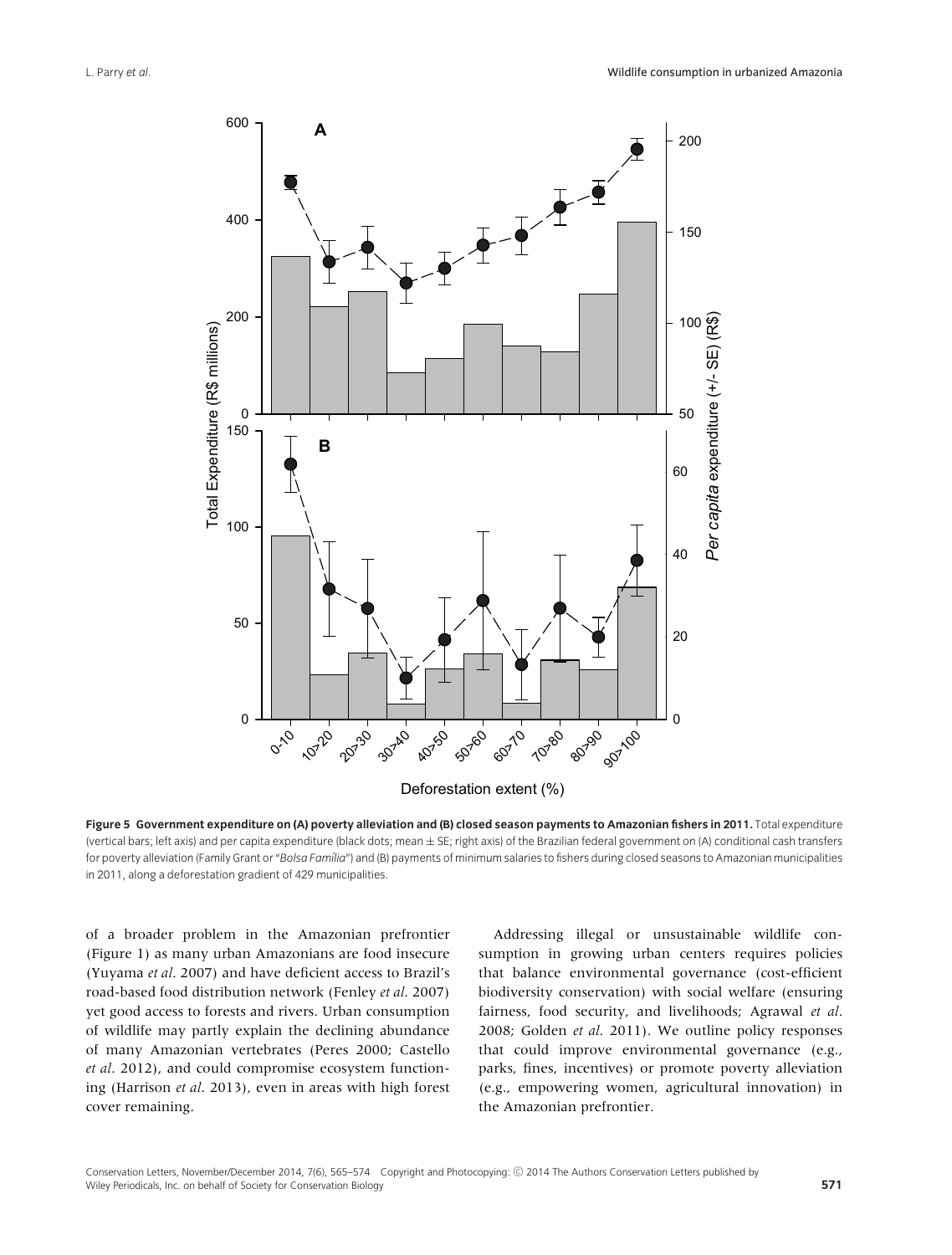#### **Improving environmental governance**

In Brazil, eating wild-caught bushmeat, caiman or turtles is illegal unless for rural subsistence, so most of the households we interviewed were breaking the law. Those caught in possession of these taxa face confiscation of carcasses and harvesting equipment, a hefty fine (thousands of dollars) and imprisonment. Despite heavy penalties there is very low probability of detection, arrest, prosecution or conviction, and thus limited deterrence of illegal activity (Robinson *et al*. 2010). Nevertheless, supplying sufficient resources to deter all urban consumption of bushmeat, turtles or caiman would be unrealistic, hugely costly and also inefficient because species' tolerance to harvest varies hugely (Robinson *et al*. 2010). Furthermore, the legalization of hunting only for rural subsistence is unrealistic (Bowen-Jones *et al*. 2003) given complex livelihoods strategies, multisited households and the importance of rural safety nets for the urban poor (Padoch *et al*. 2008; this study).

Perhaps hunting policies could be more effective if they followed some aspects of fisheries legislation? The Brazilian government attempts to conserve vulnerable fish species through minimal size limits and/or a closed season (Table S5) during which fishers are paid a minimum salary (Figure 5). Worryingly, this closed-season could actually have unintended negative consequences if a fisheries closed season drives demand for bushmeat by reducing access to fish (Brashares *et al*. 2004). For terrestrial species, legalizing a limited trade in rodents is plausible as they are both preferred (especially *Cuniculus paca*) and relatively harvest-tolerant (high intrinsic rates of population increase). Hunting could be allowed at certain times of year, where reproduction is seasonally predictable, or could allow hunting of males rather than females, if hunters were able to distinguish. However, persuading hunters to be highly selective in killing animals would be difficult because it leads to reduced catch-per-unit-effort. Also, conserving those preferred yet vulnerable species is challenging because overexploitation can increase market prices and drive species toward extinction (Hall *et al*. 2008).

In summary, current environmental governance in Amazonia is ineffective for conserving vulnerable species or promoting the sustainable use of terrestrial vertebrates, caimans or turtles. Blanket bans and heavy punishments are poorly enforced and offer limited deterrent to illegal behavior. Given limited resources, we suggest a shift toward more targeted legislation focused on conserving the most vulnerable species and those with important ecological roles, whilst allowing some trade in harvest-tolerant species. However, a more selective approach still requires a governmental presence on-the-ground and we argue that federal spending should increase to allow for staffed IBAMA offices in a much greater number of prefrontier towns.

## **Poverty alleviation, policy, and population growth**

Policy interventions to improve living standards and eradicate poverty could affect wildlife consumption in two contrasting ways. First, boosting incomes among the urban poor could alter individual harvesting behavior or food consumption patterns (both food types and amount). Second, escaping poverty is associated with long-term reductions in the total fertility rate (children per woman in her lifetime), which would limit future growth in the number of urban consumers.

In Brazil, efforts to eradicate poverty and hunger have focused on *Bolsa Fam´ılia*, a cash transfer program, conditional on school attendance and up–to–date vaccinations. Cities in the forested prefrontier are the poorest in Amazonia (Figure 1) and these municipalities are also the greatest beneficiaries of *Bolsa Fam´ılia* (US\$165m in 2011; Figure 5). Almost half of the poorest urban households we surveyed relied on wildlife for income or food (Figure 3). As money from *Bolsa Família* is used to buy food (IBASE 2008), a simple analysis would suggest that poor urban households have less necessity than before to harvest wildlife. However, a nutrition transition (to more meat, fewer carbohydrates) in tropical countries is being driven by rising incomes therefore payments from *Bolsa Fam´ılia* may increase per capita demand for all animal products, including wildlife. In addition, because *Bolsa* Família improves school attendance and future earnings (Glewwe & Kassouf 2012), it could increase the longer term demand for preferred high-value wildlife species.

Future wildlife demand from Amazonian cities will be influenced by demographic transition. In the Amazonian prefrontier the urban population is growing rapidly (4.5% annual growth, 16 year doubling-time; SI) due to rural–urban migration, high fertility rates and population momentum. In this respect, *Bolsa Família* may limit wildlife demand, as (despite rhetoric) it does not encourage larger families (Signorini & Queiroz 2011), and could help control population growth by providing women in prefrontier cities with education and employment opportunities (Bloom 2011).

#### **A new research agenda**

In the longer term, reducing unsustainable wildlife harvesting and consumption requires the development of a sustainable food system within forested wilderness regions. This will require a new interdisciplinary and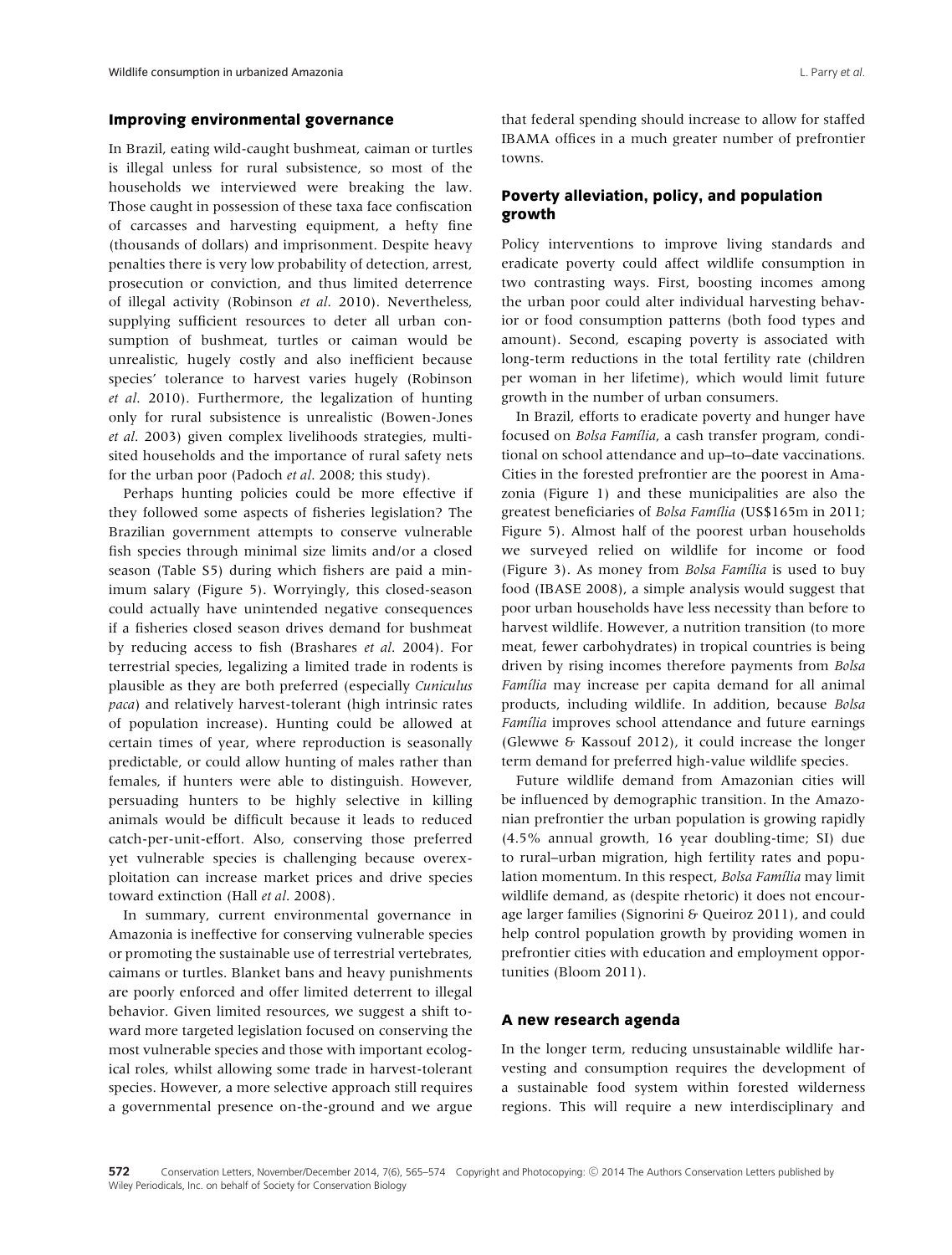policy-relevant research agenda that seeks urban food security, innovative agricultural land-uses and resilience to extreme climatic events. Although wildlife demand is reduced by the availability of alternative economical sources of animal protein these also tend to be direct or indirect drivers of deforestation. For instance, increased cattle-ranching in the prefrontier would lead to cheaper beef *and* more deforestation. What about eating chickens—now a staple in the Amazonian diet (Nardoto *et al*. 2011; Figure S2)? Feeding remote cities with imported battery-farmed poultry fed on maize and soy has important but poorly understood implications for landuse change elsewhere. Research is also needed to understand the effects of extreme droughts and floods on Amazonian wildlife (mortality, demand as food, accessibility, detectability) and food security in cities dependent on long-distance river transport. Fish-farming could enhance food security and alleviate pressure on harvested wildlife although the scale and nature of this sector in Amazonia is another important research gap. Also, who is consuming wildlife in Amazonia's metropolitan areas and how do the commodity chains operate? Finally, how do wildlife harvest and consumption relate to other dimensions of urban poverty, beyond cash income (e.g., health, nonmonetary income, vulnerability [see SI])?

## **Conclusion**

We have shown that urban Amazonians consume many vertebrate species, including those vulnerable to extinction. Reducing wildlife harvest and consumption to a narrower suite of harvest-tolerant species will require improved governance to limit the wildlife supply *and* providing price-sensitive urban consumers with economical alternative sources of animal protein in order to limit demand-side pressures. Effective detection and deterrence of illegal behavior is necessary to protect the most preferred and vulnerable species, plus farming for some fishes, caimans, and turtles. Poverty-alleviation programs may accelerate a long-term transition from consumption of wildlife as an economical source of protein for the poor to luxury food for the wealthy. Urban Amazonians are often ignored in scientific debates about the fate of remaining forests, even though their wealth, well-being and fertility decisions will affect resilience to future environmental change. Conserving biodiversity and ensuring human food security in urbanized forest wilderness will require poverty alleviation, innovation and improved environmental governance.

## **Acknowledgments**

We are grateful to the people and governments of Borba and Novo Aripuana for participating in this research.

We thank R. Ewers, T. Haugaasen, D. Edwards, A. Keane and A. Lees for useful comments. Financial support was provided by Lancaster University and the Center for International Forestry Research (CIFOR).

## **Supporting Information**

Additional Supporting Information may be found in the online version of this article at the publisher's web site:

**Figure S1** Population growth and urbanization trends in the Brazilian Amazon and the Democratic Republic of Congo.

**Figure S2** Minimum consumption frequency of wild (triangles and squares) and domesticated sources (circles) of animal protein by urban households.

**Figure S4** Influence of household origins, rural livelihoods and socio-economic factors on wildlife consumption by urban Amazonians.

**Figure S6** Mean  $(\pm$  SE) (a) size and (b) remoteness of urban centers in the Brazilian Amazon (subset of 429 municipalities) along a deforestation gradient.

**Figure S7** Urban poverty in the Brazilian Amazon, along a deforestation gradient.

**Table S3** Results of multimodel inference in which model averaging of dredge results has been used to average coefficients of predictor variables for fishing or hunting (practiced by a household member).

**Table S5** Fish species consumed by urban households, identified using local names.

#### **References**

- Agrawal, A., Chhatre, A. & Hardin, R. (2008). Changing governance of the world's forests. *Science*, **320**, 1460-1462.
- Agrawal, A. & Redford, K.H. (2006). *Poverty, development, and biodiversity conservation: shooting in the dark?* Pages 58. Wildlife Conservation Society, New York.
- Aide, T.M. & Grau, H.R. (2004). Ecology: enhanced: globalization, migration, and Latin American Ecosystems. *Science*, **305**, 1915-1916.
- Bennett, E.L., Blencowe, E., Brandon, K. *et al*. (2007). Hunting for consensus: reconciling bushmeat harvest, conservation, and development policy in west and central Africa. *Conserv. Biol.*, **21**, 884-887.
- Bloom, D.E. (2011). 7 billion and counting. *Science*, **333**, 562-569.
- Bowen-Jones, E., Brown, D. & Robinson, E.J.Z. (2003). Economic commodity or environmental crisis? An interdisciplinary approach to analysing the bushmeat trade in central and West Africa. *Area*, **35**, 390-402.
- Brashares, J.S., Arcese, P., Sam, M.K., Coppolillo, P.B., Sinclair, A.R.E. & Balmford, A. (2004). Bushmeat hunting,